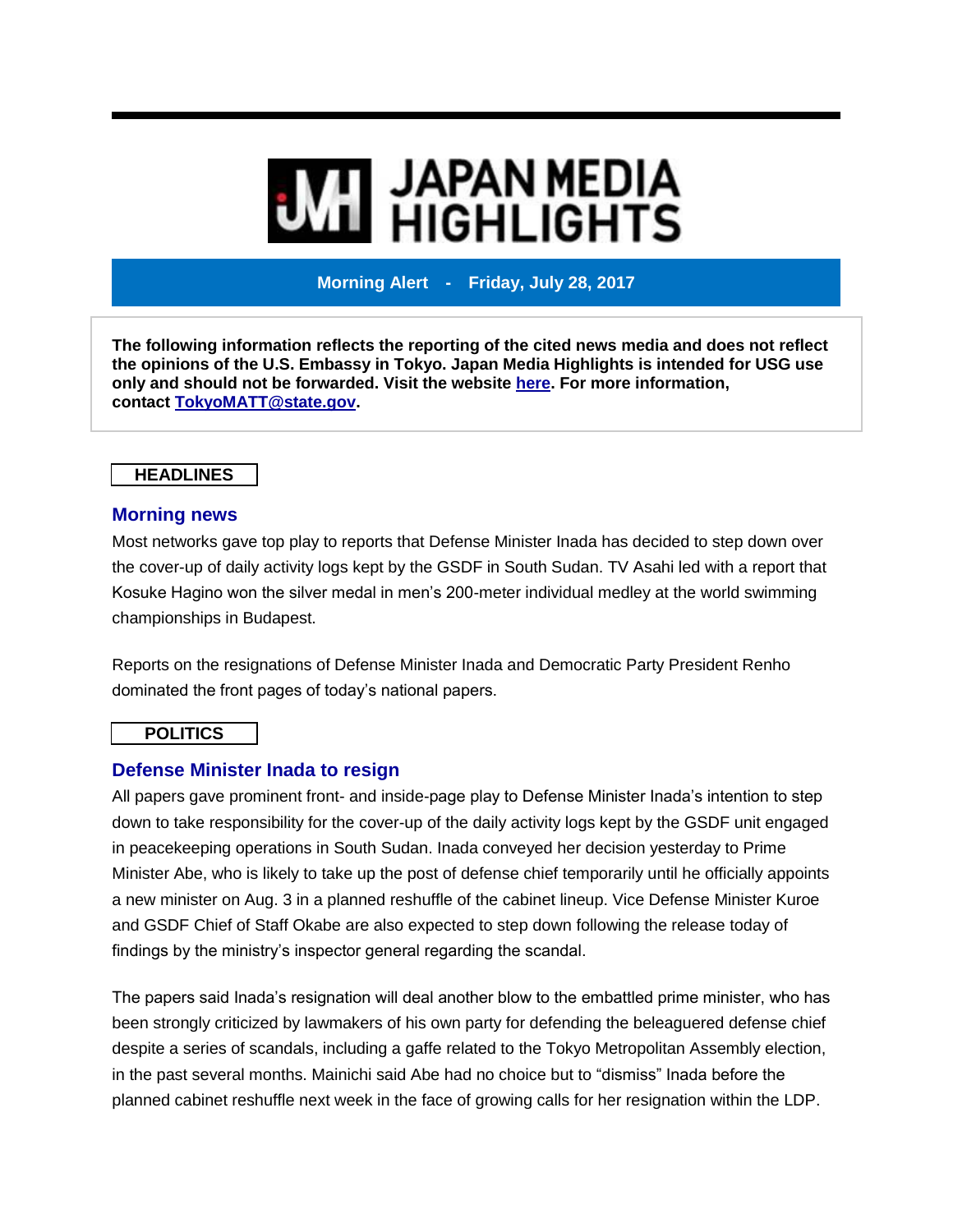Nikkei conjectured that the Kantei decided to have Inada step down yesterday evening after it learned that Democratic Party leader Renho had decided to resign. Several papers said Abe's ability to select qualified politicians for his cabinet is now being seriously called into question because Inada will be the sixth cabinet minister to resign since the prime minister was sworn in about five years ago.

The dailies also highlighted that most MOD and SDF officials have been skeptical about Inada's suitability as the nation's defense leader from the beginning, with Asahi quoting an MOD source as saying: "What would happen if North Korea were to launch a missile tomorrow? We don't want Inada to return to the ministry ever again!" An unnamed GSDF official said to Mainichi: "It was wrong in the first place for Abe to tap an inexperienced politician as the defense chief." Sankei said the most pressing task for Inada's successor will be to rebuild the ministry and the SDF following the turmoil caused by the anticipated resignation of the three top officials. According to the paper, the schism between civilians and uniformed officials has apparently deepened due to the cover-up scandal. Nikkei wrote that the mutual distrust between civilians and uniformed officials is too strong to be dispelled readily.

### **Renho to step down as Democratic Party president**

All papers reportedly extensively on yesterday's press conference by Democratic Party President Renho, during which she unexpectedly announced her plan to resign in the face of mounting criticism of her leadership among party lawmakers, who demanded that she take responsibility for the party's historic defeat in the recent Tokyo Metropolitan Assembly election along with Secretary General Noda. She told the press: "I realized following the Tokyo race that my leadership was inadequate. I want my successor to rebuild the party so that it can take power." The dailies conjectured that Renho chose to step down after she discovered that nobody was willing to take over the post of secretary general. A party source told Yomiuri: "She came to realize that her grip on power was completely lost. Renho became discouraged because she was caught in a catch-22 situation."

According to the papers, former Defense Minister Maehara and former Chief Cabinet Secretary Edano have already disclosed to politicians close to them that they intend to seek the DP presidency. The two officials' views toward defense and foreign policies and constitutional revision appear to be very different, as Maehara represents the conservative wing of the party while Edano is viewed as a staunch liberalist. Some DP officials are concerned that their party may become split depending on the results of the presidential race, in which the proposed enhancement of cooperation with the Japanese Communist Party in the next general election will probably be a major issue of contention between the two candidates. Sankei said Acting Secretary General Tamaki may also run in the presidential election. Yomiuri projected that momentum for opposition realignment may grow, as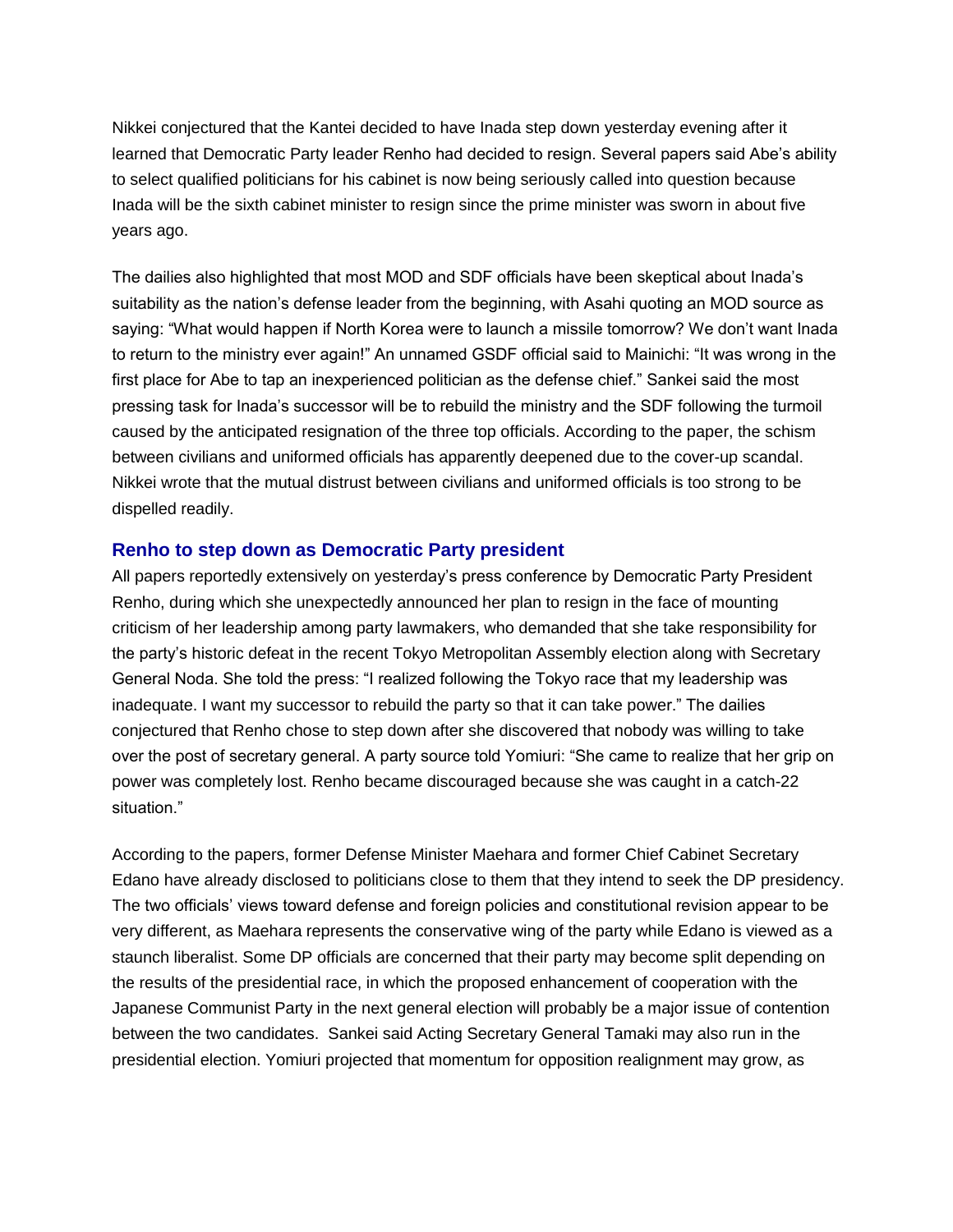some DP legislators may choose to bolt the party and form a new national party with members of the Tomin First party effectively led by Tokyo Governor Koike.

Nikkei said the DP is on the verge of collapse, explaining that the largest opposition party has been lacking three important elements – senior officials who are willing to take responsibility, veteran politicians who can rein in internal dissenters, and viable policy proposals that make the party an appealing alternative to the Abe administration.

# **INTERNATIONAL**

# **William Hagerty sworn in as U.S. Ambassador to Japan**

The online version of Tokyo Shimbun carried a Kyodo report from Washington saying that William Hagerty was sworn in as U.S. Ambassador to Japan at a ceremony in Washington on Thursday. Vice President Pence stressed at the ceremony that the U.S. and Japan will jointly stand firm and face the threat of North Korea. The report said that on Friday the new ambassador will attend a reception at the residence of Japanese Ambassador Sasae in Washington, where he will participate in a Japanese tea ceremony. The daily said he will later hold his first press conference since his nomination was approved by Congress. He will likely arrive in Japan in late August.

# **U.S. asks Japan to impose sanctions on Chinese bank**

Asahi filed a story from Washington claiming that the Trump administration has requested that the GOJ impose financial sanctions on a Chinese bank to which it applied punitive measures in late June as a "primary money-laundering concern" for North Korea. Two major Japanese banks have reportedly engaged in financial transactions with the bank in question, the Bank of Dandong based in Liaoning Province. As the Chinese bank's assets in accounts at the two Japanese entities have been transmitted to the U.S., the USG has reportedly asked the two Japanese institutions via the GOJ to close the accounts in question. The paper projected that Washington is also expected to press Tokyo to impose sanctions on other Chinese firms that have been designated by the USG as subject to its financial sanctions.

# **SECURITY**

# **PACOM leader comments on regional situation**

Asahi published an interview with PACOM Commander Harry Harris, who explained that his command is responsible for dealing with four of the five major security challenges confronting the United States, namely Russia, China, North Korea, and international terrorism. The admiral stressed that enhancing Washington's security partnership with five regional allies -- Japan, South Korea, Australia, the Philippines, and Thailand -- is becoming even more important to cope with these challenges effectively. The top U.S. military official in the Pacific said he has now been able to "get some rest" because Japan has made a greater security contribution by enacting the comprehensive security laws and updating bilateral defense cooperation arrangements, calling the present state of